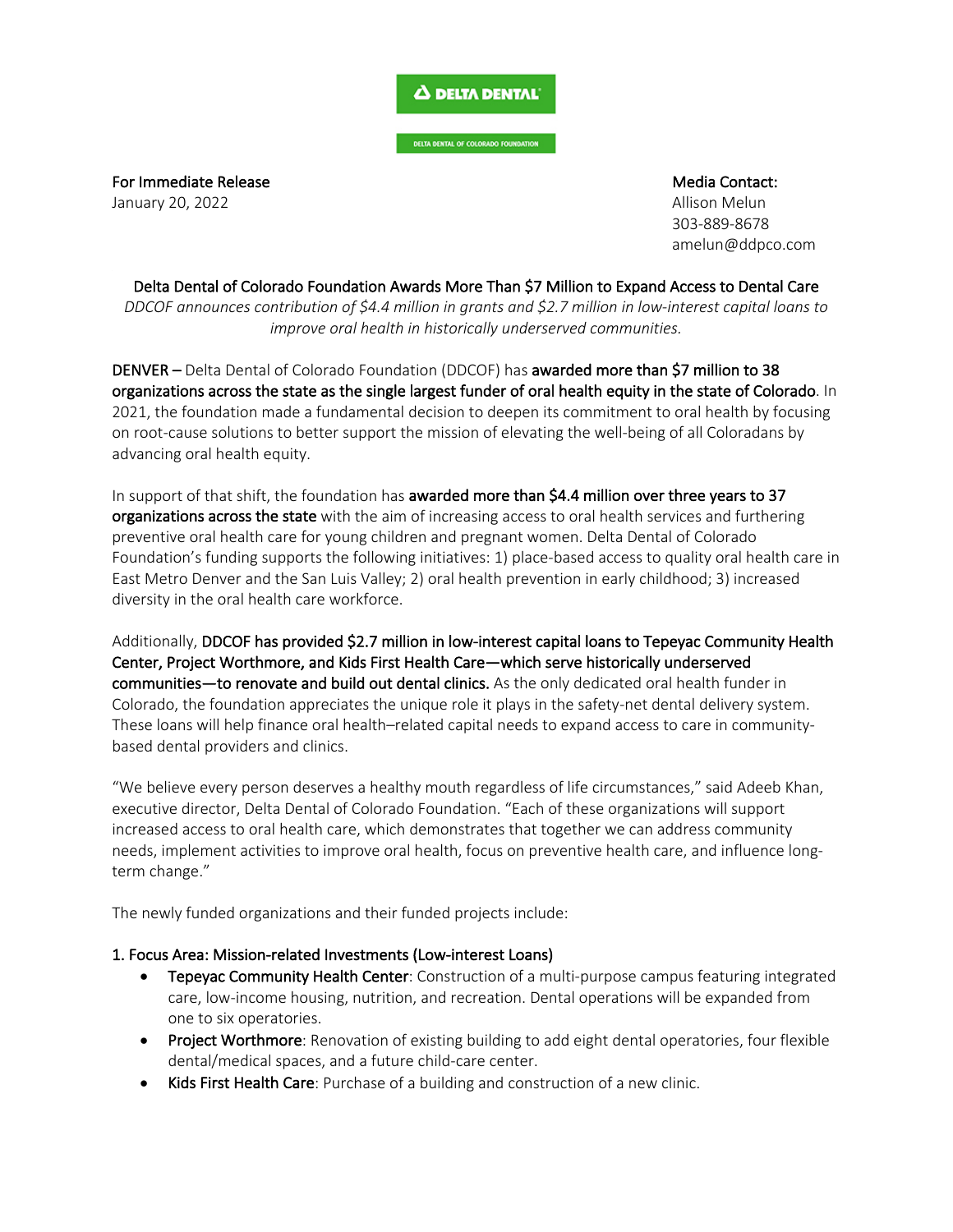## 2. Focus Area: Place-based Access to Care

East Metro Denver

- Aurora Health Alliance: To support the Aurora Smiles program, which brings together oral health advocates and providers to understand and meet the needs of the local communities.
- Center for Immigrants and Immigration Services (CIIS): To support CIIS to bring oral health education and care connection to an African immigrant and refugee community.
- Tepeyac Community Health Center: To provide general operating support to the organization as it expands oral health services through its capital improvements.
- CLLARO: To provide general operating support to enable the organization to continue work of the oral health coalition to increase access to oral health care in the Latino community of NE Denver.
- Denver Health and Hospitals Foundation: To support the Evie Dennis school-based health center to create a community dental health coordinator position.
- Kids in Need of Dentistry: To support the general operations of Kids in Need of Dentistry Access to Care Program.
- Vega Collegiate Academy: To provide general operating support in recognition of their Expanding Oral Health Education and Access Initiative.
- Muslim Youth for Positive Impact: To support building organizational knowledge on oral health care and integrate this knowledge into their operational structure.
- Project Worthmore: To provide general operating support for the provision of dental care as they embark on a significant clinic expansion that will double the size of the dental clinic.
- Servicios de La Raza: To provide patient navigation and health literacy and support to the hygienist and dentist to care for an uninsured population.
- VIVE: To support building organizational knowledge on oral health care and integrate this knowledge into their operational structure.
- Vuela for Health: To support the general operations.

San Luis Valley

- La Puente Home, Inc.: To support La Puente in providing their clients with enrollment in Medicaid or CHP+ and help connect clients to a medical and dental home.
- Colorado Association of School-Based Health Care (CASBHC): To support CASBHC in a community assessment and engagement process to determine interest and feasibility of bringing a schoolbased health center to the San Luis Valley.

# 3. Focus Area: Prevention

- A Kidz Clinic: To support provision of dental services to children aged 0–6. (Delta County)
- Bright by Text: To support oral health messaging across Colorado. (Statewide)
- Children's Campaign of Colorado: To support the general operations. (Statewide)
- Children's Hospital Colorado Foundation: To support Children's Hospital Colorado Oral Health Program in N/NW Aurora. (Adams, Arapahoe counties)
- Community Health Services: To develop proof of concept for a teleORALhealth model. (Garfield, Eagle, Pitkin counties)
- Community Partnership for Child Development: To support the oral health program. (El Paso County)
- Doctors Care: To support Healthy Pregnancy and Children Initiative Care Compact Program. (Adams, Arapahoe, Denver, Douglas, El Paso, Elbert, Jefferson counties)
- Early Learning Ventures: To support the Oral Health Initiative for Early Head Start Child Care Sites. (Adams, Arapahoe, Garfield, Mesa, Morgan, Pueblo counties)